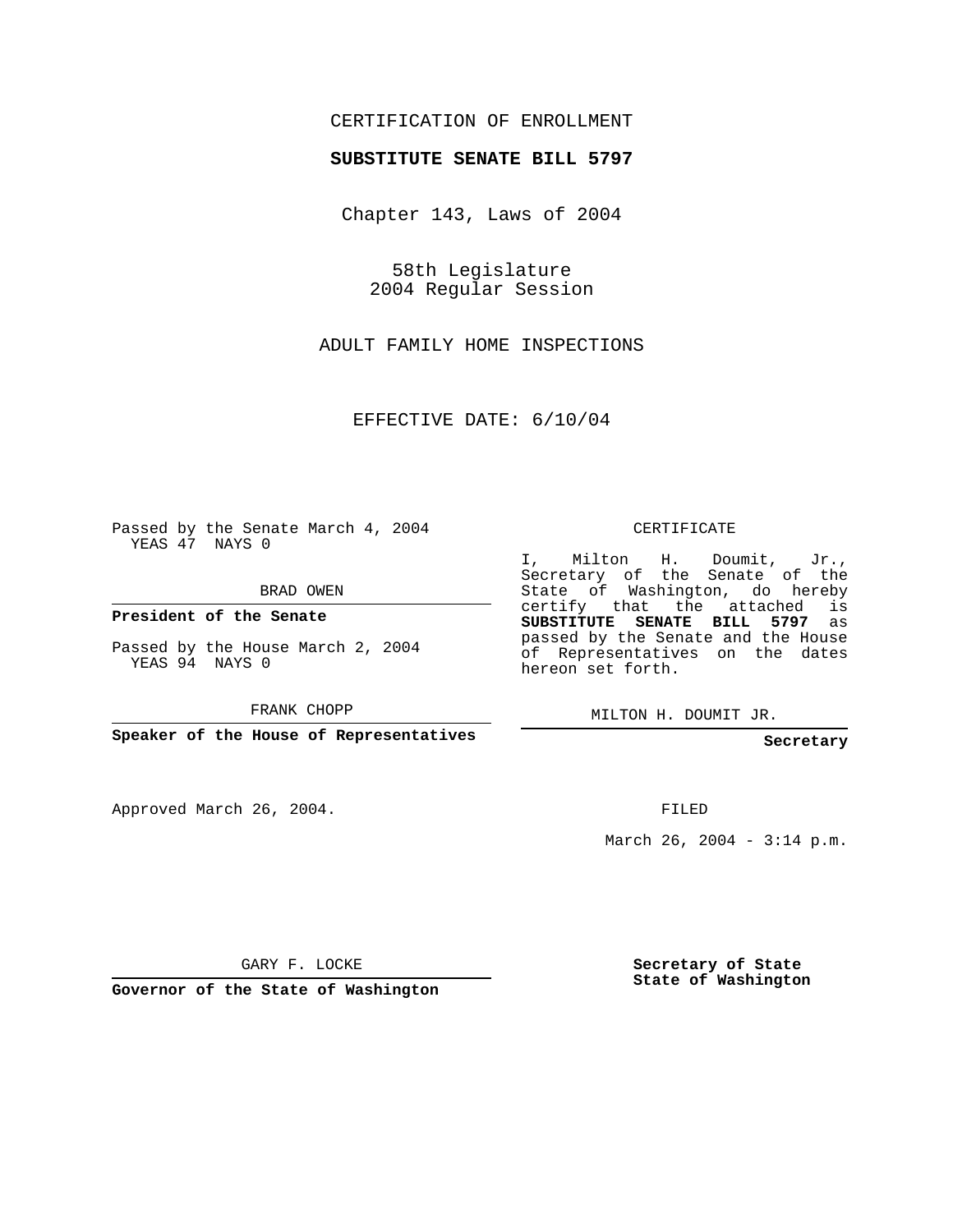## **SUBSTITUTE SENATE BILL 5797** \_\_\_\_\_\_\_\_\_\_\_\_\_\_\_\_\_\_\_\_\_\_\_\_\_\_\_\_\_\_\_\_\_\_\_\_\_\_\_\_\_\_\_\_\_

\_\_\_\_\_\_\_\_\_\_\_\_\_\_\_\_\_\_\_\_\_\_\_\_\_\_\_\_\_\_\_\_\_\_\_\_\_\_\_\_\_\_\_\_\_

AS AMENDED BY THE HOUSE

Passed Legislature - 2004 Regular Session

## **State of Washington 58th Legislature 2003 Regular Session**

**By** Senate Committee on Health & Long-Term Care (originally sponsored by Senators Parlette and Brandland)

READ FIRST TIME 03/05/03.

 1 AN ACT Relating to the timing of the inspection of adult family 2 homes; and amending RCW 70.128.070.

3 BE IT ENACTED BY THE LEGISLATURE OF THE STATE OF WASHINGTON:

 4 **Sec. 1.** RCW 70.128.070 and 1998 c 272 s 4 are each amended to read 5 as follows:

 6 (1) A license shall remain valid unless voluntarily surrendered, 7 suspended, or revoked in accordance with this chapter.

 8 (2)(a) Homes applying for a license shall be inspected at the time 9 of licensure.

10 (b) Homes licensed by the department shall be inspected at least 11 every eighteen months, subject to available funds. However, an adult 12 family home may be allowed to continue without inspection for two years 13 if the adult family home had no inspection citations for the past three 14 consecutive inspections and has received no written notice of 15 violations resulting from complaint investigations during that same 16 time period.

17 (c) The department may make an unannounced inspection of a licensed 18 home at any time to assure that the home and provider are in compliance 19 with this chapter and the rules adopted under this chapter.